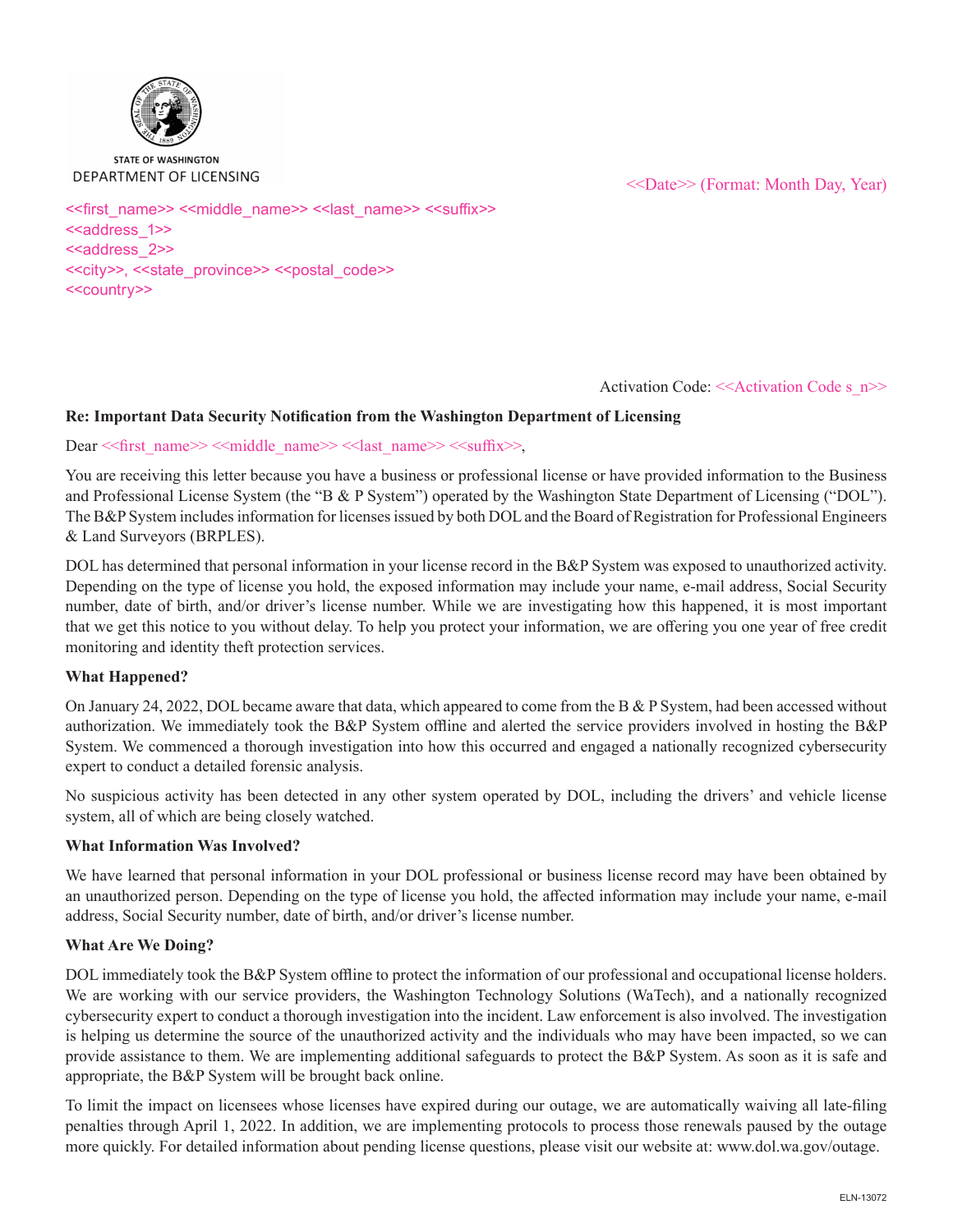### **What We Recommend**

We take the security of the personal information licensees entrusted to us very seriously. This letter contains specific instructions for how to sign up for credit monitoring with Experian, and we encourage you to take advantage of Experian's monitoring product and identity restoration service, which are provided to you free of charge.

We deeply regret the concern and inconvenience this matter may cause you. If you have any questions, please contact our call center at (855) 568-2160 Monday-Friday 8:00 AM – 5:00 PM Pacific Time (excluding major U.S. holidays) or visit www.dol. wa.gov/outage.

Sincerely,

The Washington State Department of Licensing P.O. Box 9020 Olympia, Washington 98507-9020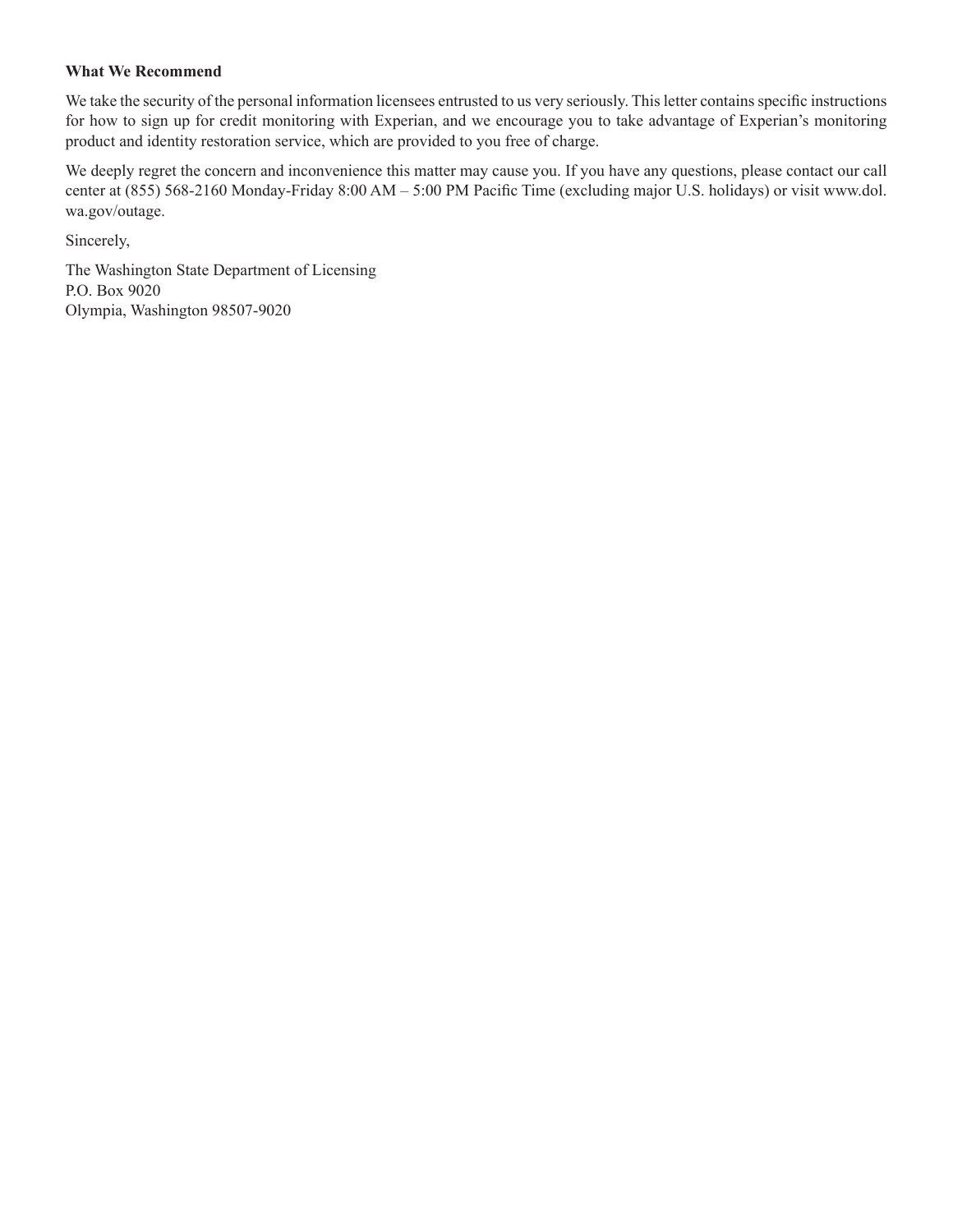# **IDENTITY RESTORATION SERVICES—NO ENROLLMENT NEEDED**

Identity Restoration assistance is immediately available to you through Experian. You do not need to enroll. If you believe there was fraudulent use of your information as a result of this incident and would like to discuss how you may be able to resolve those issues, please reach out to an Experian agent. Be prepared to provide **engagement number**  $\leq b2b$  text 1(engagement number) $\gg$  as proof of eligibility for the Identity Restoration services by Experian.

If, after discussing your situation with an agent, it is determined that identity restoration support is needed, then an Experian Identity Restoration agent is available to work with you to investigate and resolve each incident of fraud that occurred from the date of the incident (including, as appropriate, helping you with contacting credit grantors to dispute charges and close accounts; assisting you in placing a freeze on your credit file with the three major credit bureaus; and assisting you with contacting government agencies to help restore your identity to its proper condition).

Please note that the Identity Restoration service is available to you for one year from the date of this letter and does not require any action on your part at this time. The Terms and Conditions for this offer are located at www.ExperianIDWorks.com/ restoration.

## **HOW TO ENROLL IN EXPERIAN IDENTITYWORKS**

## **How to Enroll**

We encourage you to activate the fraud detection tools available through Experian IdentityWorks as a complimentary one year membership. This product provides you with identity detection and resolution of identity theft. To start monitoring your personal information, please follow the steps below:

- Ensure that you **enroll by**  $\le b2b$  text 6(activation deadline)>> (Your code will not work after this date.)
- **• Visit** the Experian IdentityWorks website to enroll: https://experianidworks.com/3bcredit
- Provide your **activation code**: <<Activation Code s n>>
- Provide your **engagement number:**  $\le b2b$  text 1(engagement number)>>

If you have questions about the product, need assistance with Identity Restoration that arose as a result of this incident or would like an alternative to enrolling in Experian IdentityWorks online, please contact Experian's customer care team at 1-855- 870-5271 by  $\leq b2b$  text 6(activation deadline) $\geq$ . Be prepared to provide engagement number  $\leq b2b$  text 1(engagement) number)>> as proof of eligibility for the Identity Restoration services by Experian.

## **Additional Details Regarding Your One Year Experian Identityworks Membership**

A credit card is not required for enrollment in Experian IdentityWorks. You can contact Experian immediately regarding any fraud issues, and have access to the following features once you enroll in Experian IdentityWorks:

- **• Experian credit report at signup:** See what information is associated with your credit file. Daily credit reports are available for online members only.\*
- **• Credit Monitoring:** Actively monitors Experian, Equifax and Transunion files for indicators of fraud.
- **• Identity Restoration:** Identity Restoration specialists are immediately available to help you address credit and non-credit related fraud.
- **• Experian IdentityWorks ExtendCARETM:** You receive the same high-level of Identity Restoration support even after your Experian IdentityWorks membership has expired.
- **• \$1 Million Identity Theft Insurance\*\*:** Provides coverage for certain costs and unauthorized **electronic** fund transfers.

## **ADDITIONAL STEPS TO HELP PROTECT YOUR PERSONAL INFORMATION**

**Review Your Account Statements and Notify Law Enforcement of Suspicious Activity:** As a precautionary measure, we recommend that you remain vigilant and review your account statements and credit reports closely. If you detect any suspicious activity on an account, you should promptly notify the financial institution or company with which the account is maintained. You should also promptly report any fraudulent activity or any suspected incidence of identity theft to proper law enforcement authorities, your state attorney general, and/or the Federal Trade Commission ("FTC").

**Copy of Credit Report:** You may obtain a free copy of your credit report from each of the three major credit reporting agencies once every 12 months by visiting www.annualcreditreport.com, calling toll-free 877-322-8228, or by completing an Annual Credit Report Request Form and mailing it to Annual Credit Report Request Service, P.O. Box 105281, Atlanta, GA 30348. You can also contact one of the following three national credit reporting agencies:

| <b>Equifax</b>    | <b>Experian</b>  | <b>TransUnion</b>  |
|-------------------|------------------|--------------------|
| P.O. Box 105851   | P.O. Box 9532    | P.O. Box 1000      |
| Atlanta, GA 30348 | Allen, TX 75013  | Chester, PA 19016  |
| 1-800-525-6285    | 1-888-397-3742   | 1-877-322-8228     |
| www.equifax.com   | www.experian.com | www.transunion.com |